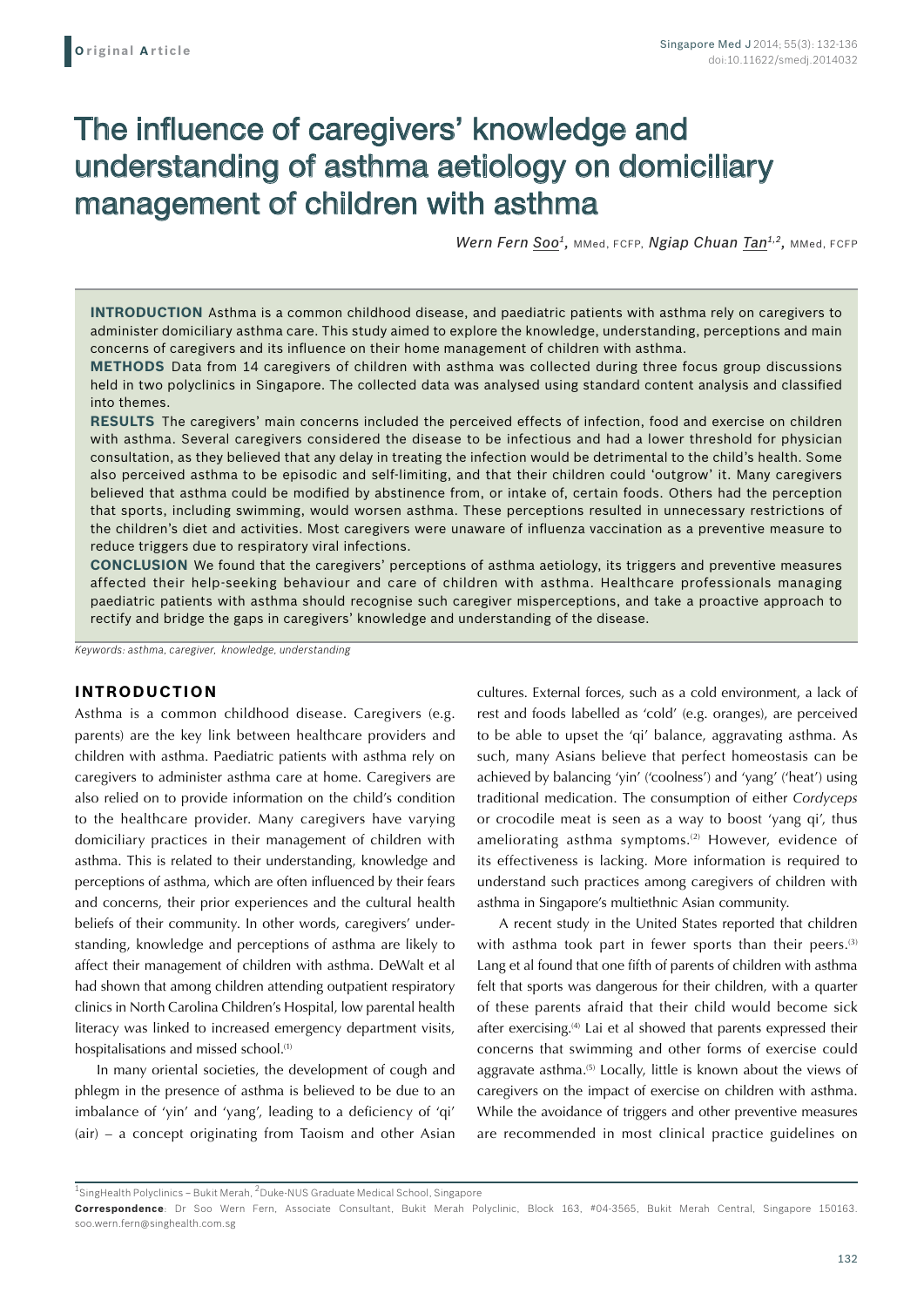asthma, $(6)$  there is a paucity of information pertaining to the measures taken by local caregivers to prevent exposure to triggers in children with asthma. Furthermore, evidence-based preventive measures may not correlate to caregivers' perceptions. This may lead to suboptimal management of children with asthma and place an unnecessary economic burden on society.(7)

The present study thus aimed to explore the knowledge, understanding, perceptions and main concerns of caregivers of children with asthma in Singapore, and how these affect the home management of children with asthma. The results of this study will provide information that allows healthcare professionals, such as family physicians and asthma nurse counsellors, to rectify any misinformation and misperceptions on the part of the caregiver during asthma education programmes.

### **METHODS**

This study was part of a larger study with a sequential mixed methodology design, comprising two segments – a qualitative segment, followed by a questionnaire survey conducted between 2008 and 2010. The present study presents the findings of the first segment. Focus group discussions (FGDs), which were moderated by us, were used to explore issues that were hitherto not well understood, as FGSs were a suitable and appropriate method.

Caregivers of children who had asthma and were aged 4–15 years old were identified on a case-encounter basis at two polyclinics (in Bukit Merah and Pasir Ris). These caregivers were invited to participate in the FGDs. Caregivers were defined as parents or guardians of children with asthma, who looked after the children for at least six hours daily. Caregivers were selected to participate in the study based on their ability to communicate in either English or any of the major local languages (i.e. Mandarin, Malay or Tamil). The participants were briefed on the objectives of the study and written informed consent was obtained. Ideas reached saturation after three FGDs.

FGDs were conducted in English and Mandarin, which were the main languages spoken by the participants. Audio recordings of the FGDs were transcribed into text. Responses given in Mandarin were translated into English. The collected qualitative data was subsequently analysed using NVivo 9 (QSR International, Doncaster, VIC, Australia). Themes that emerged after standard content analysis were deliberated and reconciled. Issues related to caregivers' perceptions and understanding of asthma and its management are presented in this study. The second segment of the larger study, which the present study was a part of, was a questionnaire survey of the caregivers' management of asthma in children. The questionnaire was based on the data gathered from the qualitative segment (i.e. the present study). The results of the second segment were reported in a separate publication. The study was approved by the SingHealth Polyclinics Institutional Review Board (IRB# SHP-2008/02/001).

**Table I. Demographic profile of caregivers who participated in the three focus group discussions (FGDs).**

| Participant    | <b>FGD</b>     | Age (yrs) | Gender | Role   | <b>Ethnicity</b> |
|----------------|----------------|-----------|--------|--------|------------------|
| $\mathbf{1}$   | $\mathbf{1}$   | 36        | Female | Mother | Malay            |
| $\overline{2}$ | $\mathbf{1}$   | 40        | Female | Mother | Chinese          |
| 3              | $\mathbf{1}$   | 36        | Female | Mother | Chinese          |
| $\overline{4}$ | $\mathbf{1}$   | 31        | Female | Mother | Malay            |
| 5              | $\mathbf{1}$   | 49        | Female | Mother | Malay            |
| 6              | $\overline{2}$ | 41        | Female | Mother | Indian           |
| $\overline{7}$ | $\overline{2}$ | 43        | Female | Mother | Chinese          |
| 8              | $\overline{2}$ | 43        | Female | Mother | Indian           |
| 9              | $\overline{2}$ | 44        | Female | Mother | Chinese          |
| 10             | 3              | 40        | Female | Mother | Chinese          |
| 11             | 3              | 36        | Male   | Father | Chinese          |
| 12             | 3              | 34        | Female | Mother | Chinese          |
| 13             | 3              | 41        | Female | Mother | Malay            |
| 14             | 3              | 38        | Female | Mother | Chinese          |

## **RESULTS**

Three FGDs were held separately in November 2008, and January and March 2009, with a total of 14 participants. Table I shows the demographic characteristics of these caregivers. Table II illustrates the main perceptions of the caregivers in this study, with documentation of some of their comments.

We found that caregivers perceived asthma to be caused by chest infections, which could affect a child's lungs if left untreated. Some caregivers also felt that, with time, children would outgrow their asthma. This is largely due to their own misconception or prior interaction with other family members with asthma. Asthma was also perceived as a disease that was not genetically linked and could be overcome by 'willpower', which would thus be self-limiting. It was noted that most caregivers in the study would avoid giving their children cold drinks, citrus foods, chocolates, sweets, nuts and milk, as these foods were perceived as triggers of asthma attacks. These misperceptions were sometimes reinforced by healthcare providers. While some caregivers were not entirely convinced about the health benefits of certain types of food with regard to asthma, caregivers were willing to try out health supplements and traditional medicine treatment. Common herbs and supplements cited by caregivers as being able to help improve asthma included *Cordyceps*, white gingko, crocodile meat, cod liver oil, goat milk products and Malay herbs. We also found that most of the caregivers in our study would not allow their child to participate in strenuous sports. Most of the caregivers were also not familiar with preventive measures that could be taken prior to exercise, and had conflicting views about children with asthma swimming. When one participant (Participant 5) was asked to confirm whether her child's asthma improved after swimming for the past one year, she replied in the affirmative. The caregivers were aware that dust exacerbates asthma and is a common trigger of asthma attacks, and some had taken steps to reduce their child's exposure to dust. Most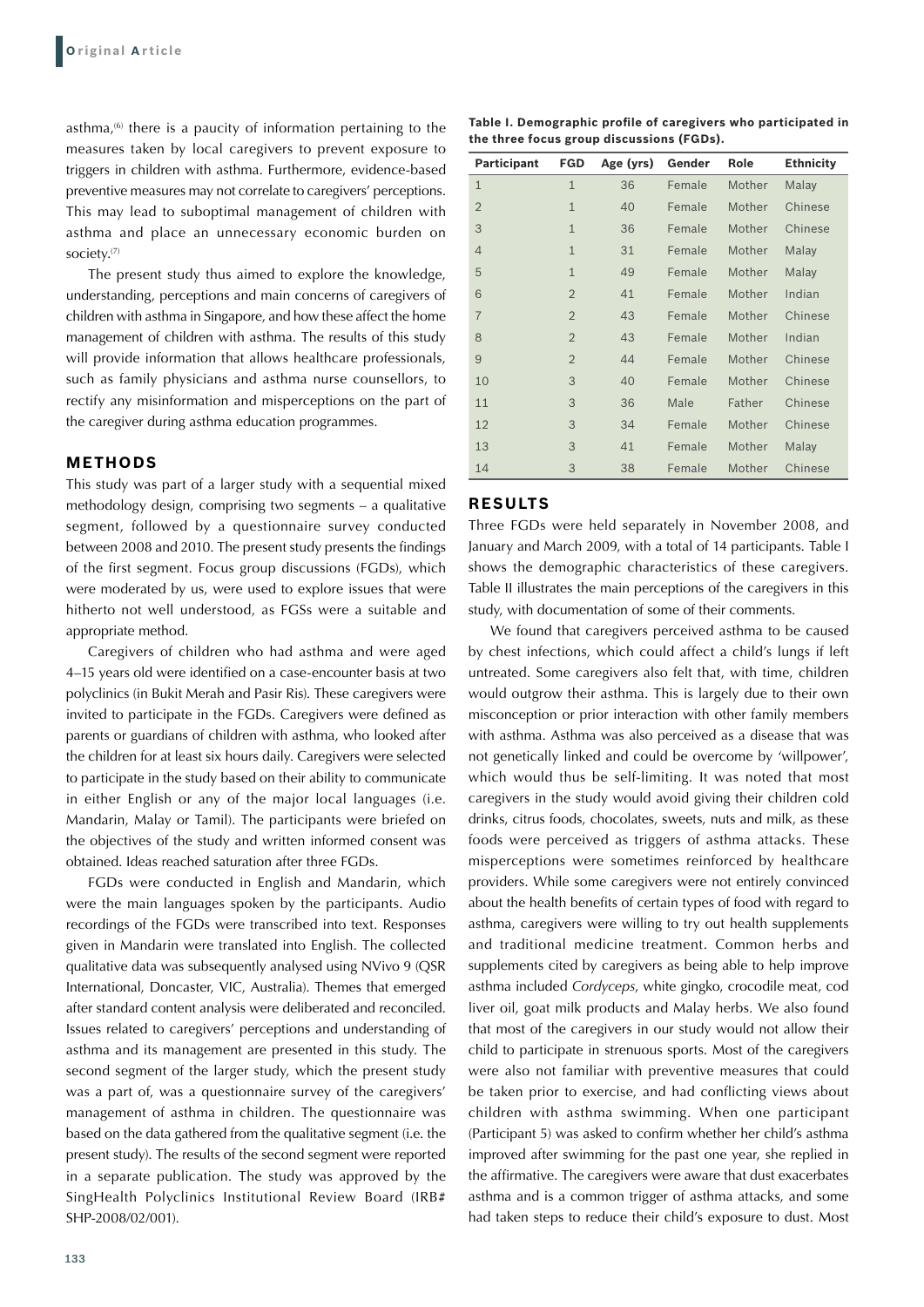#### **Table II. Caregivers' perceptions and comments.**

| Perception                                                                                                                                      | <b>Participant FGD</b> |                | <b>Comment</b>                                                                                                                                                                                                                                                                                                                                                                                                                                                        |
|-------------------------------------------------------------------------------------------------------------------------------------------------|------------------------|----------------|-----------------------------------------------------------------------------------------------------------------------------------------------------------------------------------------------------------------------------------------------------------------------------------------------------------------------------------------------------------------------------------------------------------------------------------------------------------------------|
| Asthma is viewed as<br>an infectious, episodic<br>disease that can be<br>outgrown.                                                              | $\overline{4}$         | $\mathbf{1}$   | "[children with asthma] have flu or cough for a few days, become infected, and asthma<br>will develop [] the lungs become smaller, which makes it hard for them to breathe."<br>"I took care of my brother [] the experience with him showed that asthma does go<br>away [] now he's an athlete. He's running every day. No problem [is triggered] with<br>soft drinks or running, or whatever."                                                                      |
|                                                                                                                                                 | 8                      | $\overline{2}$ | "If your child's asthma is well controlled, he will outgrow asthma."                                                                                                                                                                                                                                                                                                                                                                                                  |
|                                                                                                                                                 | 6                      | $\overline{2}$ | "Right now he is the only one in the family with asthma. None of us, my husband and<br>I, have any history of asthma. Hopefully, he will outgrow [asthma]. It is based on his<br>willpower. If he thinks that he cannot recover, this will go on. It depends on the child<br>and the parents, how they motivate them. Tell them not to worry, this is not going to be<br>forever, this is just going to be for a short while. Sooner or later, he will outgrow [it]." |
| Food is believed to have<br>a significant impact on<br>asthma symptoms                                                                          | 5                      | $\mathbf{1}$   | "I saw this doctor who told me to avoid citrus fruits like oranges, [and drinks like]<br>'Ribena'. [The doctor said to not give these types of food] to him because [they] will<br>cause a lot of phlegm. [] I didn't give my son oranges."                                                                                                                                                                                                                           |
|                                                                                                                                                 | 11                     | 3              | "[Based on] recommendations in magazines or books, such foods do no harm. For<br>example, crocodile meat, to me, is just another form of meat. I would try and see if it<br>works, rather than omit this kind of food."                                                                                                                                                                                                                                               |
| Exercises are<br>largely perceived to<br>aggravate asthma                                                                                       | 5                      | $\mathbf{1}$   | "For my child, I wouldn't allow very 'hard' (strenuous) exercise, like football. Only<br>swimming [is alright]."                                                                                                                                                                                                                                                                                                                                                      |
|                                                                                                                                                 | 8                      | $\overline{2}$ | "[] about swimming. If your kids have asthma, you refrain from soaking [them] too<br>long in the water. I don't know whether it is a myth or fact that swimming helps []<br>too long in the water, it is not good for asthmatic kids. For the chest, it will affect the<br>lungs, and on the other hand, it is good because it opens up the lungs when he moves."                                                                                                     |
|                                                                                                                                                 | 12                     | 3              | "Not very sure. I'd been to one clinic: the doctor told me that by swimming you can<br>control and minimise the asthma (exacerbation). Actually the answer is no, he said."                                                                                                                                                                                                                                                                                           |
| Generally aware of<br>triggers but less familiar<br>with some of the<br>evidence-based preventive<br>measures to reduce<br>asthma exacerbation. | 9                      | $\overline{2}$ | "Certain things like you know, your bedsheet, your house, have to be free of dust."<br>"Sometimes the children are very allergic, you know. Don't use carpet at home [],<br>no soft toys, all these things. Certain things I can carry out."                                                                                                                                                                                                                          |
|                                                                                                                                                 | $\overline{2}$         | $\mathbf{1}$   | "I have no idea whether it (influenza vaccination) will work or not. My child has cough,<br>it's not flu but if there is research that says that this injection is good, of course I will<br>bring him for this injection."                                                                                                                                                                                                                                           |

caregivers were unaware of influenza vaccination as a prophylactic measure to reduce influenza-related complications in children with asthma. When asked whether they felt influenza vaccination could be an effective preventive measure in children with asthma, Participant 1 said that she did not think so. However, these caregivers were found to be willing to consider such preventive measures if they were provided with evidence to support its benefits.

In summary, the main points derived from the study are as follows: (a) asthma is often viewed as an infectious, episodic disease that can be outgrown; (b) food is generally believed to have a significant impact on asthma symptoms; (c) exercise is largely perceived to aggravate asthma; and (d) caregivers are generally aware of triggers, but are less familiar with some evidence-based preventive measures that can reduce asthma exacerbation.

## **DISCUSSION**

The results of the present study demonstrated caregivers' personal perceptions of asthma aetiology. We observed that perceived triggers (e.g. infection, type of food consumed, and exercise) influenced the domiciliary care of children with asthma. The caregivers in the present study were also found to be less familiar with some evidence-based preventive measures to reduce asthma exacerbation. Some of them perceived asthma as a contagious disease. In a different survey of caregivers of children with asthma, up to 37% of caregivers were of the opinion that asthma could be spread from one person to another.(8) This perceived communicable nature of asthma could engender stigma, placing considerable social and psychological strain on these children, which may lead to the development of low self-esteem.

As caregivers perceive the 'infectious' nature of asthma to be risky and detrimental to the health of the child, they have a lower threshold for bringing their child to seek treatment from a doctor. This help-seeking behaviour is made easier in the local community, as access to care is readily available in Singapore. Similar findings were also noted in a qualitative study of paediatric asthma caregivers in Hong Kong.<sup>(9)</sup> Such misperceptions adversely affect caregivers' therapeutic options, which may lead to inappropriate treatment with antibiotics and other anti-infective medications. Although viral upper respiratory tract infection is a common trigger of asthma exacerbation, healthcare providers should make the effort to educate caregivers and correct the misconception that an asthma attack is in itself contagious. However, as both asthma and upper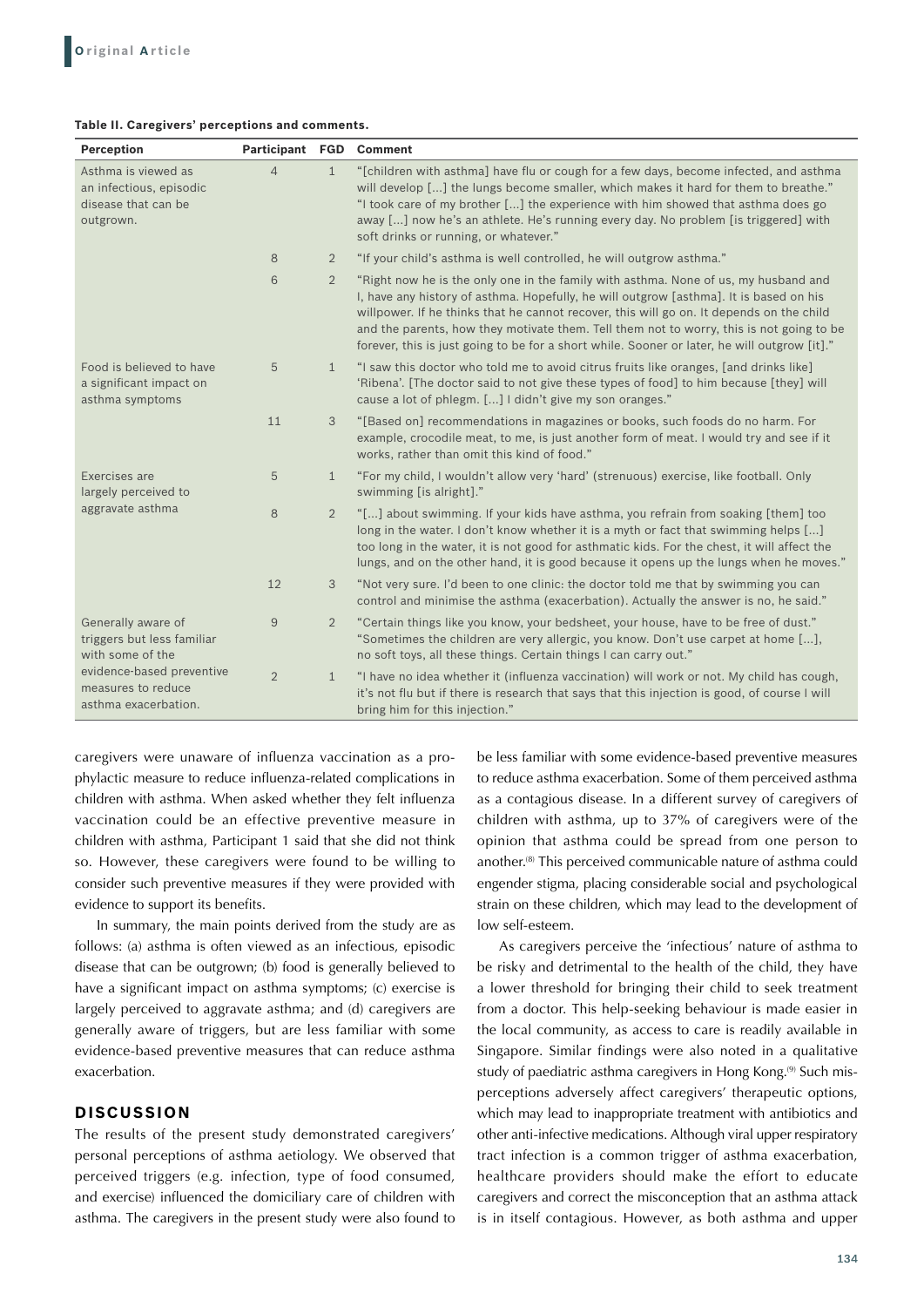respiratory tract infection present with similar symptoms such as cough, caregivers may find it difficult to differentiate the two conditions.

A possible way to reduce asthma triggers is to vaccinate against influenza. However, the present study revealed that most caregivers were unaware of such a preventive measure. The reluctance and sense of scepticism of those who were aware of such a prophylactic measure could be due to the limited effectiveness of this vaccination against all respiratory viral infections, as it targets only the prevailing strains of influenza in the community. Nevertheless, caregivers indicated their willingness to vaccinate their children against influenza if they are provided with evidence of its benefits. Communication of the benefits of vaccination can be effected via individual or group asthma education programmes designed to rectify caregivers' misunderstanding and misperceptions of asthma triggers and influenza vaccination. Heightened media attention will also help to disseminate such information. While influenza vaccination is recommended in most asthma clinical practice guidelines, further prospective research should be carried out to determine the impact of vaccination on the various health outcomes of children with asthma.

We found that most of the caregivers who participated in the present study did not regard asthma as a chronic disease. They expected children with asthma to 'outgrow' the condition. Thus, they did not perceive a need for continuous monitoring and treatment of the condition. In a survey conducted on caregivers with children attending asthma clinics in the United Kingdom, South Asian parents were found to be more likely to believe that their children's asthma would 'get better'.<sup>(10)</sup> Wong et al reported that 54% of caregivers of children with asthma believed that asthma could be cured; these parents did not realise the chronicity of the condition, resulting in premature termination of long-term preventive therapy with inhaled controller medication.<sup>(9)</sup> These misconceptions should be corrected with appropriate asthma counselling.

Many caregivers in the present study perceived food to be major asthma trigger. They were found to have placed unfounded restrictions of a variety of food on children with asthma. A number of caregivers also believed in, and had resorted to, traditional remedies or complementary therapies in an attempt to improve the child's asthma status. This finding is consistent with the results of two Hong Kong studies.<sup>(5,9)</sup> In a British qualitative study by Shaw et al, complementary therapies were perceived by caregivers of children with asthma as an integral part of the 'holistic' approach in disease treatment due to prior experiences of benefits from such therapies for asthma or other health problems.(11) Such complementary therapies were viewed as 'natural' with less side effects than Western medicine, leading to wider acceptance by caregivers and patients with asthma. However, there is a need for healthcare providers to present balanced information to caregivers, pointing out that certain foods may be an asthma trigger among children with asthma and known food allergy, $(12)$  and that there is currently insufficient evidence to support the perception that common food substances such as citrus foods, cold drinks, chocolates and sweets act as asthma triggers that impact asthma exacerbation. Further large-scale trials need to be conducted to determine the validity of the aforementioned perceptions and to determine whether traditional remedies and alternative medicine are effective in preventing asthma exacerbations. The execution of such studies, however, will be challenging due to ethical considerations.

In the present study, most caregivers were found to restrict children with asthma from strenuous exercise. Breathlessness secondary to poor fitness of the child with asthma is often interpreted as exercise-induced asthma by caregivers, leading to inactivity being imposed on the child. In contrast to caregivers' misconceptions, studies have shown that swimming is beneficial for children with asthma. Wicher et al showed that for both children and adolescents with asthma who underwent a threemonth swimming program, their bronchial hyperresponsiveness, as measured using the methacholine test, was significantly reduced compared to that in non-swimmers, which remained unchanged.(13) Although trichloramines, a by-product of chlorine commonly found in high quantities in indoor pools, when inhaled or in contact with the skin of swimmers may induce asthma attacks, this is rarely a problem when swimming in outdoor pools due to the better ventilation.<sup>(14)</sup> Exercise is important for the normal growth and development of a child. With appropriate education on the use of inhaled bronchodilator medication before exercise to reduce exerciseinduced bronchoconstriction, exercise can remain an integral part of normal life for children with asthma. Swimmers with asthma and swimming-induced dyspnoea should be encouraged to swim in well-maintained, hygienic pools to reduce the effects of chemical trigger. Nevertheless, caregivers should recognise that children with asthma should not overexert themselves during asthma exacerbations or periods of acute illness.

Patient education is a key component of asthma management. In addition to patient education, educating caregivers improves their understanding of the disease, leading to better management of children with asthma. The findings of the present study would be useful in planning education strategies for caregivers of children with asthma. The success of asthma education programmes hinges on the assessment of the caregivers' level of knowledge and the correction of any misperceptions that can interfere with appropriate asthma management. Healthcare professionals also need to proactively address caregivers' fears and unwarranted concerns. In view of the limited healthcare and time resources in busy clinical practices, innovative use of multimedia platforms and help from other allied health professionals such as nurses and pharmacists should be considered for the delivery of asthma education. The present study revealed that a few caregivers were confused as a result